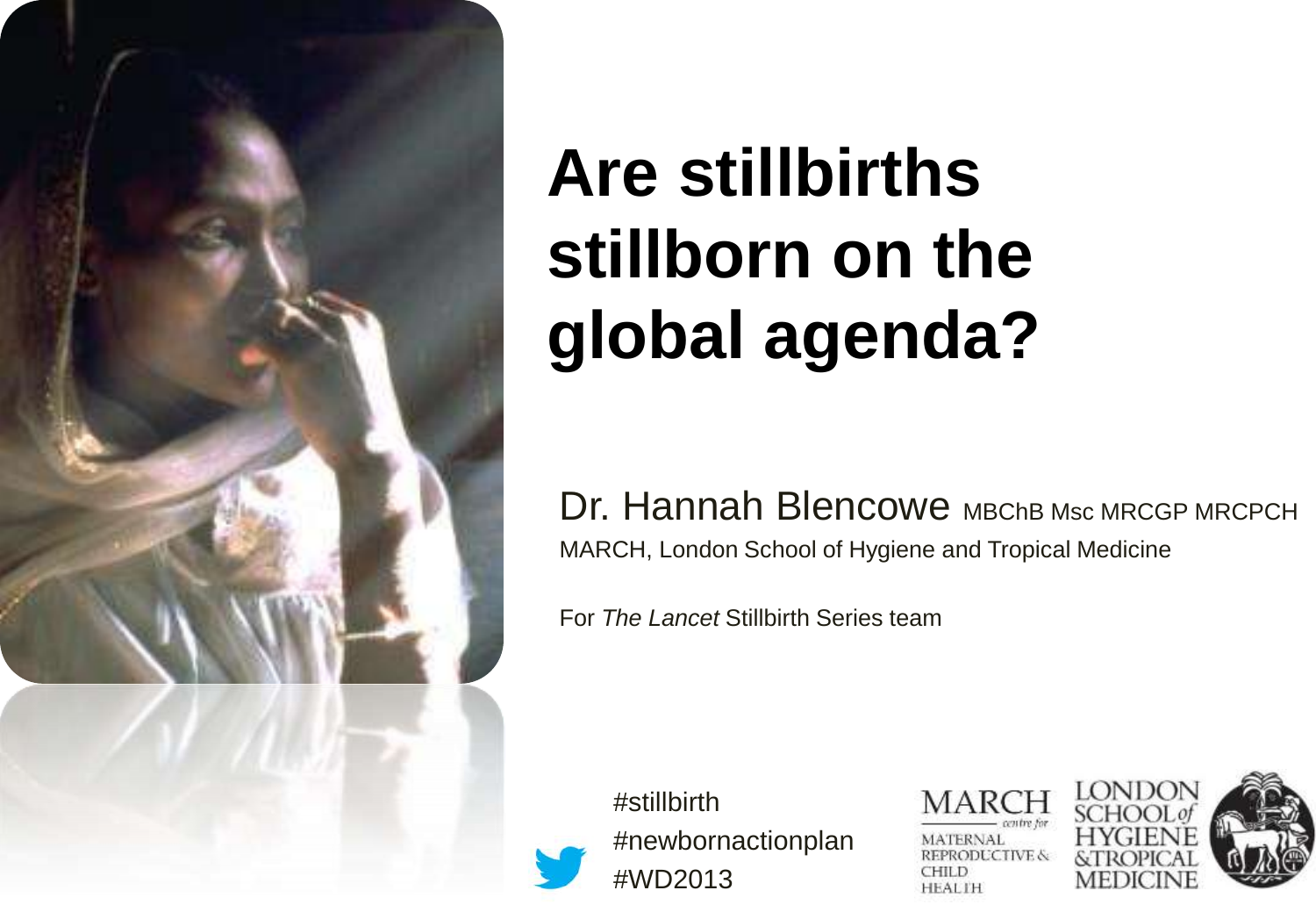

# Are stillbirths stillborn on the global agenda?

- 1. Stillbirths do matter Findings from *The Lancet* Stillbirth Series
- 2. Yet stillbirths still don't count Hidden individual losses to global health agenda
- 3. Why change is possible



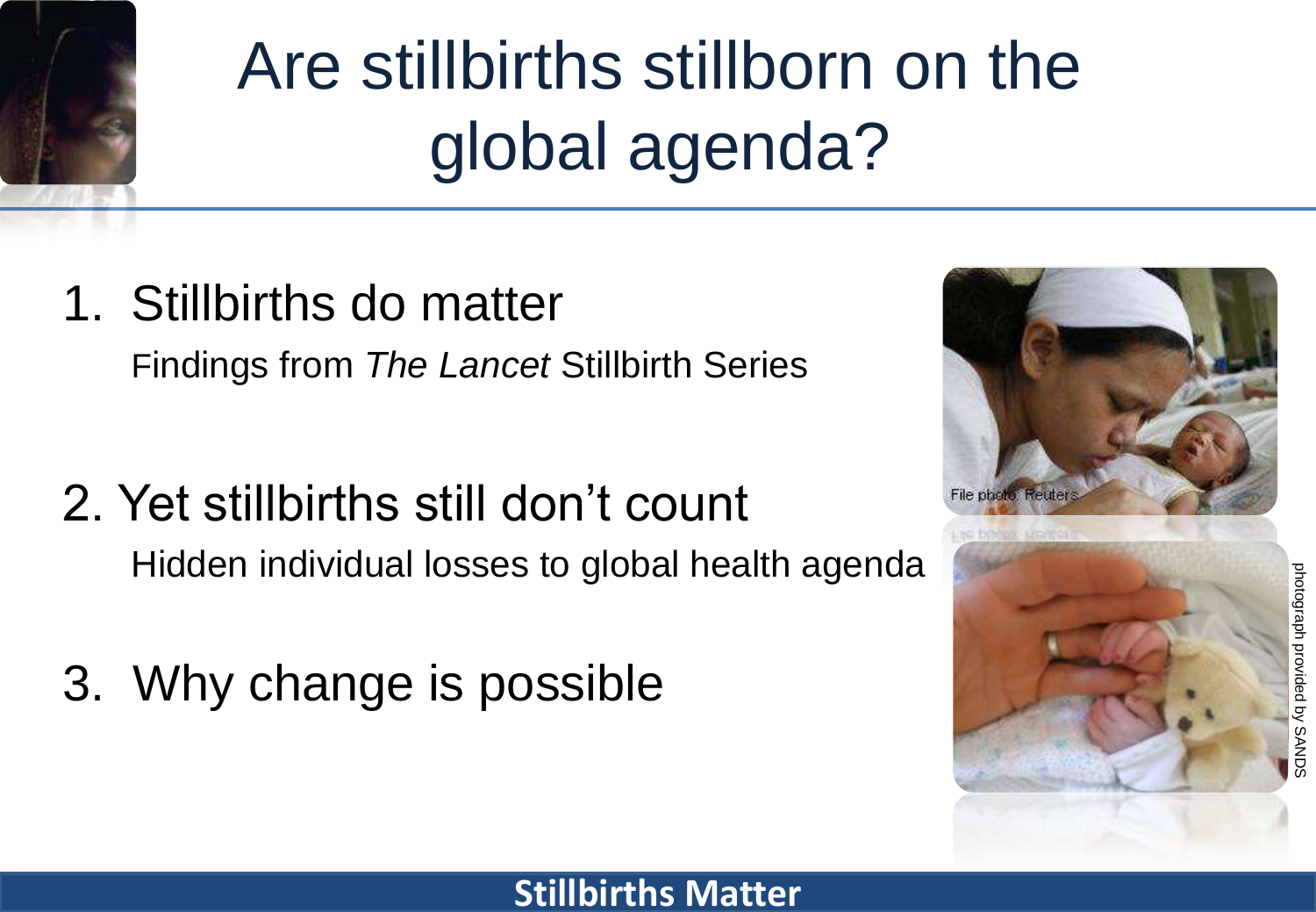

### Stillbirths matter for women





*"No fetal heartbeat. These three words began the surreal journey of inducing labour and finally my daughter's stillbirth... In the weeks that followed I waded through each day trying to keep my head above an ocean of sorrow. I mostly hibernated...*

*I just wanted to stop breathing, to stop time moving me forward..."* 

*Malika Ndlovu*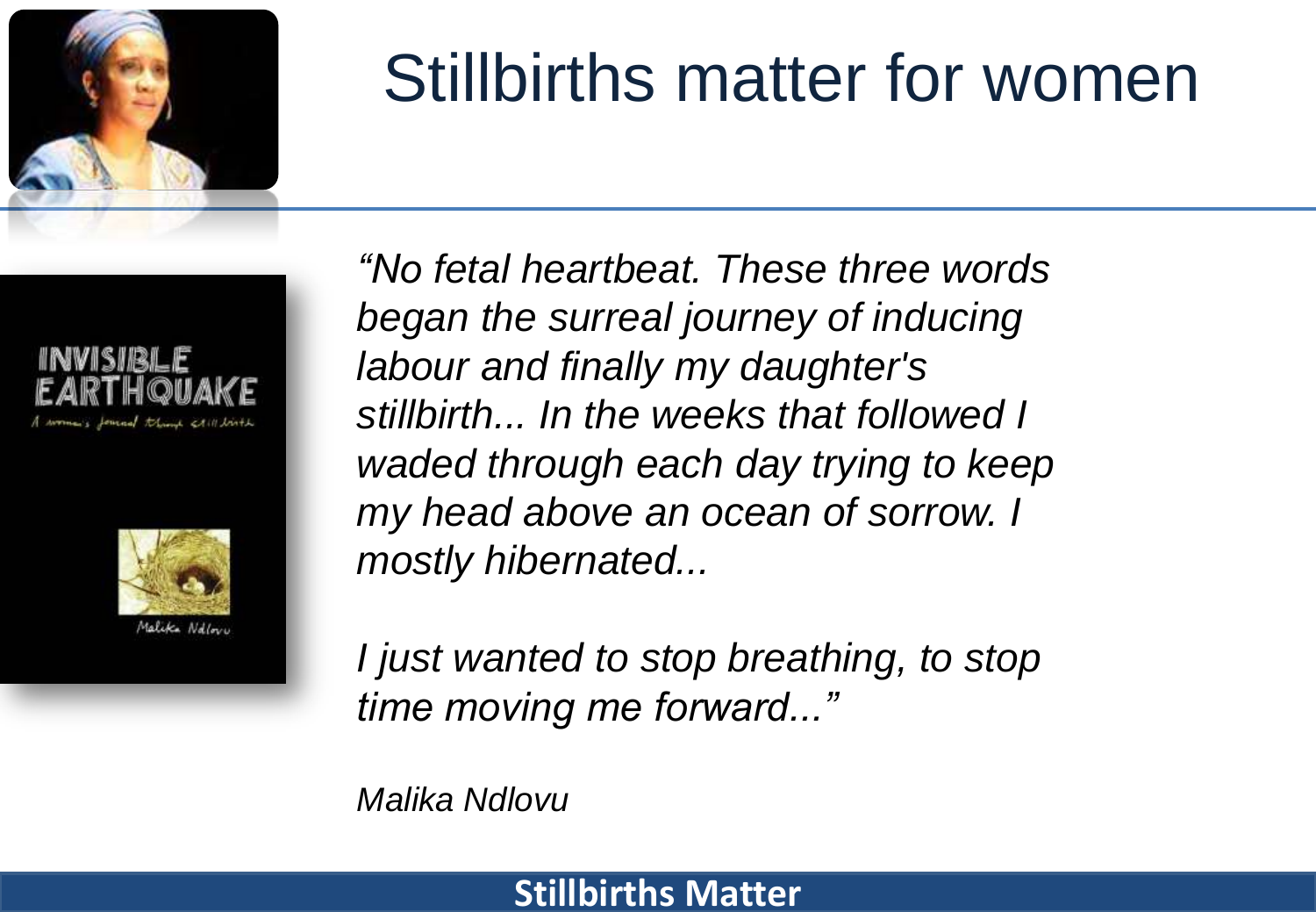### Stillbirths matter for families



Over 7200 families a day experience a stillbirth…. Each is an individual, painful story

Whether they are famous or not, in a rich country or poor, the grief is overwhelming, and usually hidden

Follow up studies show that unresolved grief is common even 20 years afterwards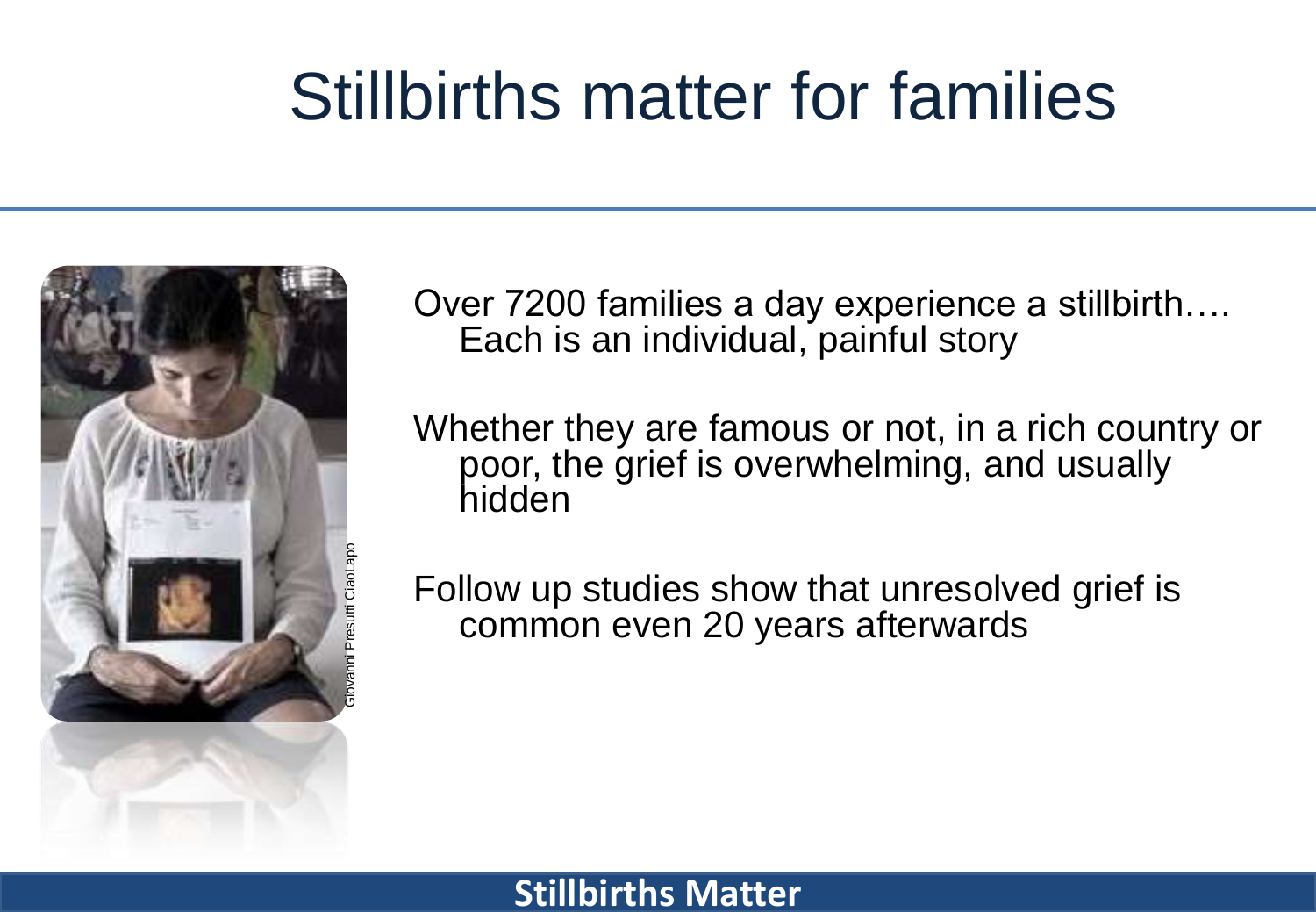#### Stillbirths matter globally **THE LANCET**



### **2.6 million stillbirths**

Source: Lawn JE, Blencowe H, Pattinson R, et al, for The Lancet's Stillbirths Series steering committee. Stillbirths: Where? When? Why? How to make the **Figure 155% are for rural families in Africa and South Asia 98% occur in low-income and middle-income countries**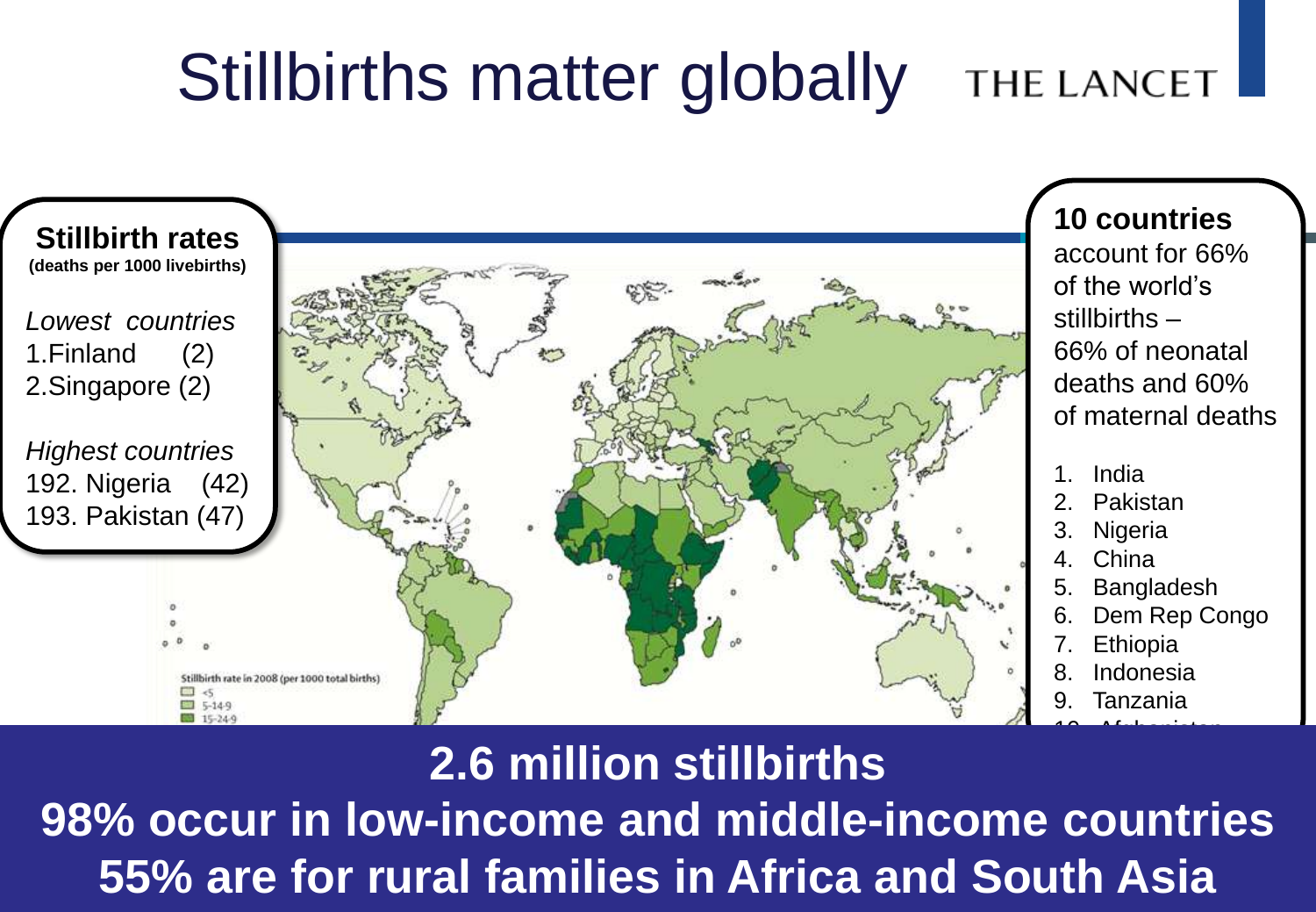

Nearly half stillborn babies

**The risk of stillbirth during labour (intrapartum) for an African women is 50 times higher than for a woman in the UK.**

#### **THE LANCET**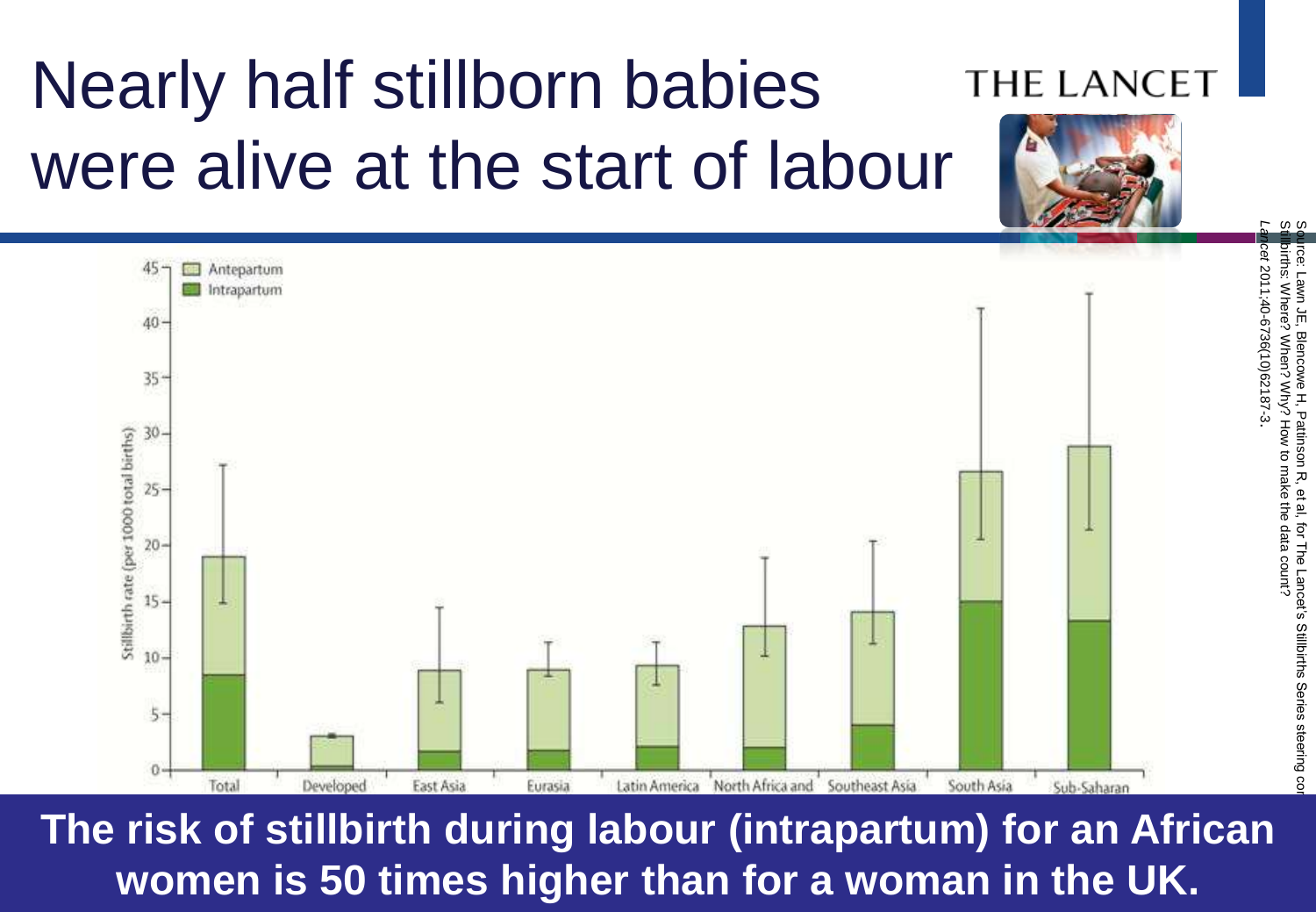### Things aren't changing fast enough for these babies…



### **Sub-Saharan Africa and South Asia have the slowest rates of decline**

#### **THE LANC**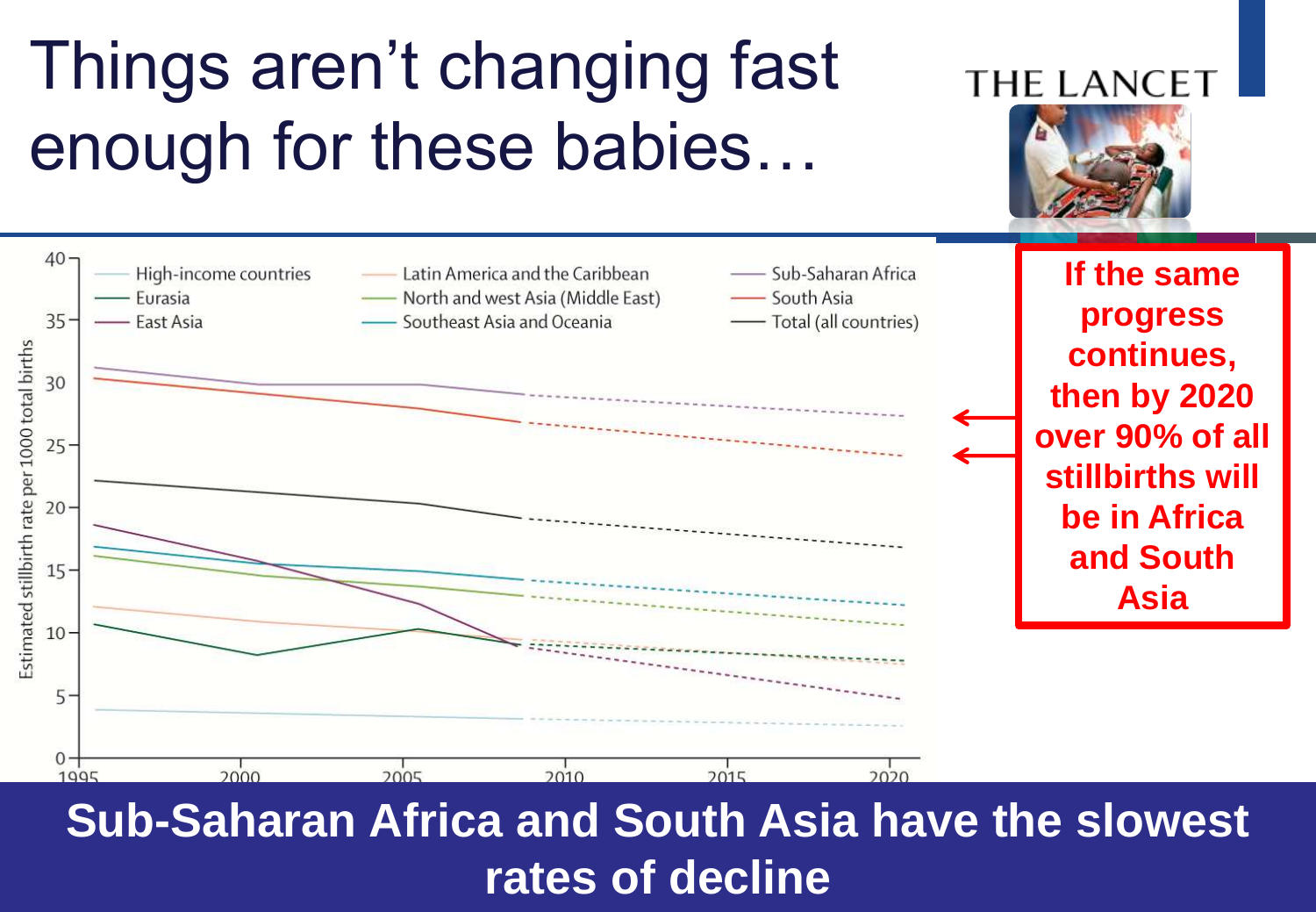### But change is possible

#### **THE LANCI**





Source: Goldenberg RL, McClure EM, Bhutta ZA, et al, for The Lancet's Stillbirths Series steering committee. Stillbirths: the vision for 2020. *Lancet* 2011; **Published Colombia, Mexico and China halved their numbers of Example 2018: infection treatment and obstetric care stillbirths over the past two decades Stillbirth rates halved 1950-1975 with improvements in**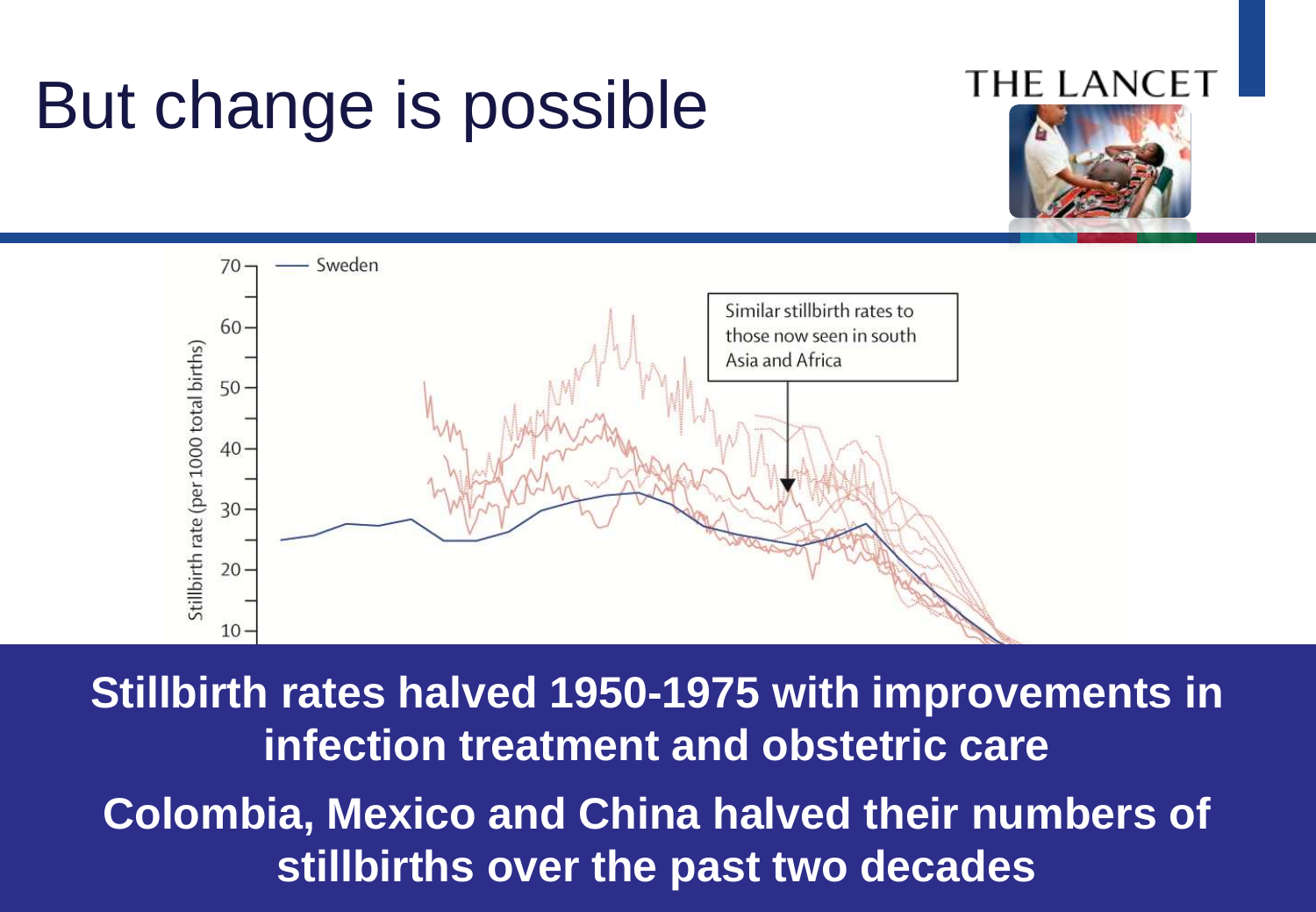### **THE LANCET** We know how to prevent stillbirths

|                 | Interventions to prevent stillbirths    |                                   | <b>Universal</b><br>coverage |
|-----------------|-----------------------------------------|-----------------------------------|------------------------------|
|                 |                                         |                                   | <b>Stillbirths prevented</b> |
|                 | Periconceptual folic acid fortification | <b>Basic</b><br>antenatal care    | 27,000                       |
| $\overline{2}$  | Malaria in pregnancy - ITNs & IPTp      |                                   | 35,000                       |
| $\overline{3}$  | Syphilis screening and treatment        |                                   | 136,000                      |
| $\overline{4}$  | Hypertensive diseases in pregnancy a    | <b>Advanced</b><br>antenatal care | 57000                        |
| $\overline{5}$  | Diabetes screening and management       |                                   | 24,000                       |
| $6\phantom{1}6$ | Fetal growth restriction management     |                                   | 107,000                      |
| $\overline{7}$  | Induction of labor at or beyond 41 com  |                                   | 52,000                       |
| 8,9,10          | Obstetric Care (3 levels including CEn  | <b>Childbirth care</b>            | 696,000                      |
|                 |                                         | <b>Total Stillbirths Averted</b>  | 1,134,000                    |

#### Stillbirths: what difference can we make and at what cost?Bhutta ZA, Yakoob MY, Lawn JE, Rizvi A, Friberg IK, Weissman E, Buchmann E, Goldenberg RL; **But need higher coverage and quality of care 1.1 million stillbirths could be prevented**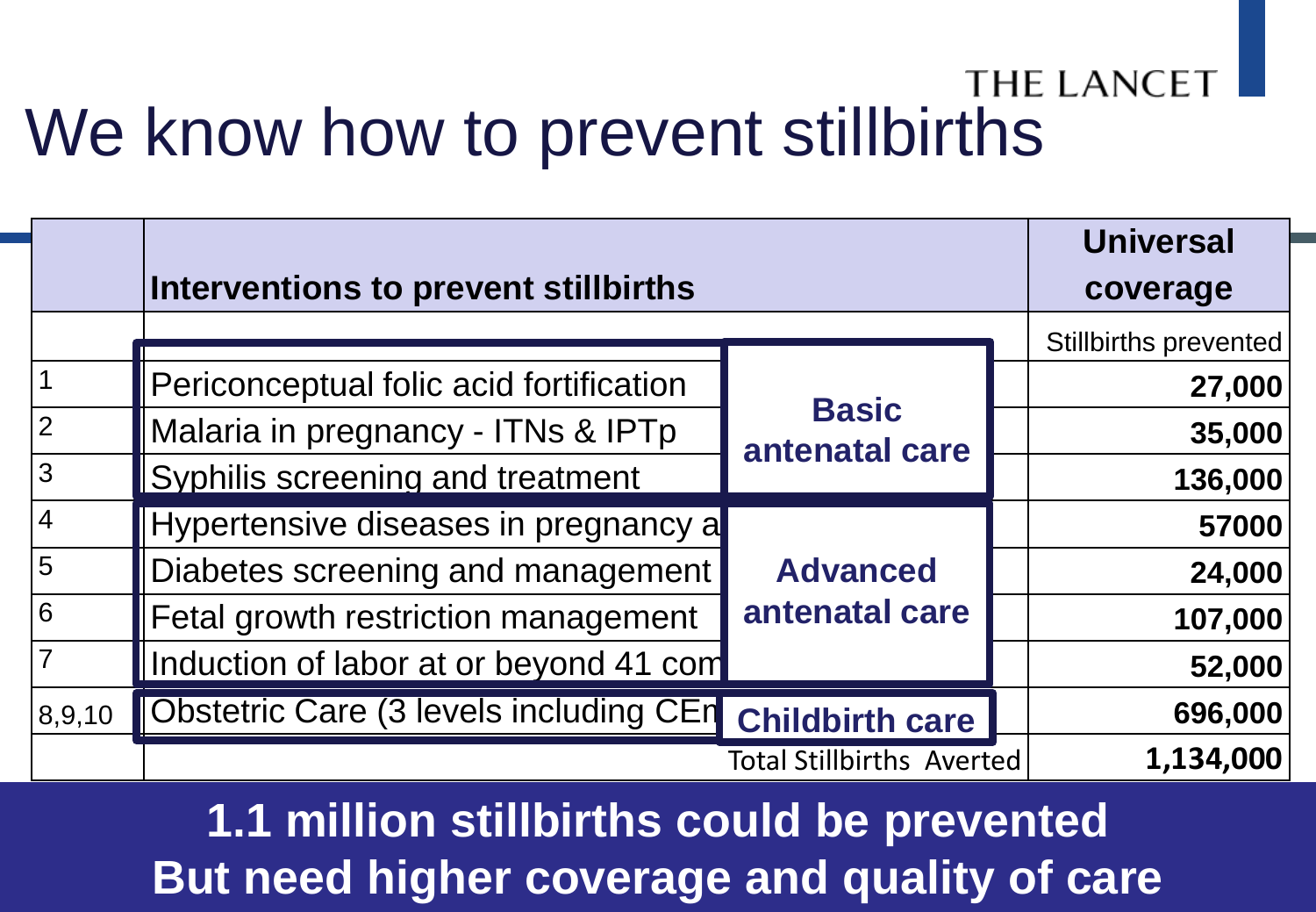### Childbirth care is one of the best health investments if you count women *and* babies



**Deaths prevented: Stillbirths 1.1 million (45%) Newborn deaths 1.4 million (43%) Maternal deaths 201,000 (54%)**

#### Source: Pattinson R, Kerber K, Buchmann E, et al, for The Lancet's Stillbirths Series steering committee. Stillbirths: how can health systems deliver for **Lancette: 2011; Published online April 14. DOI:10.1016.1016. DOI:10.1016.1016. DOI:10.1016.1016.2014**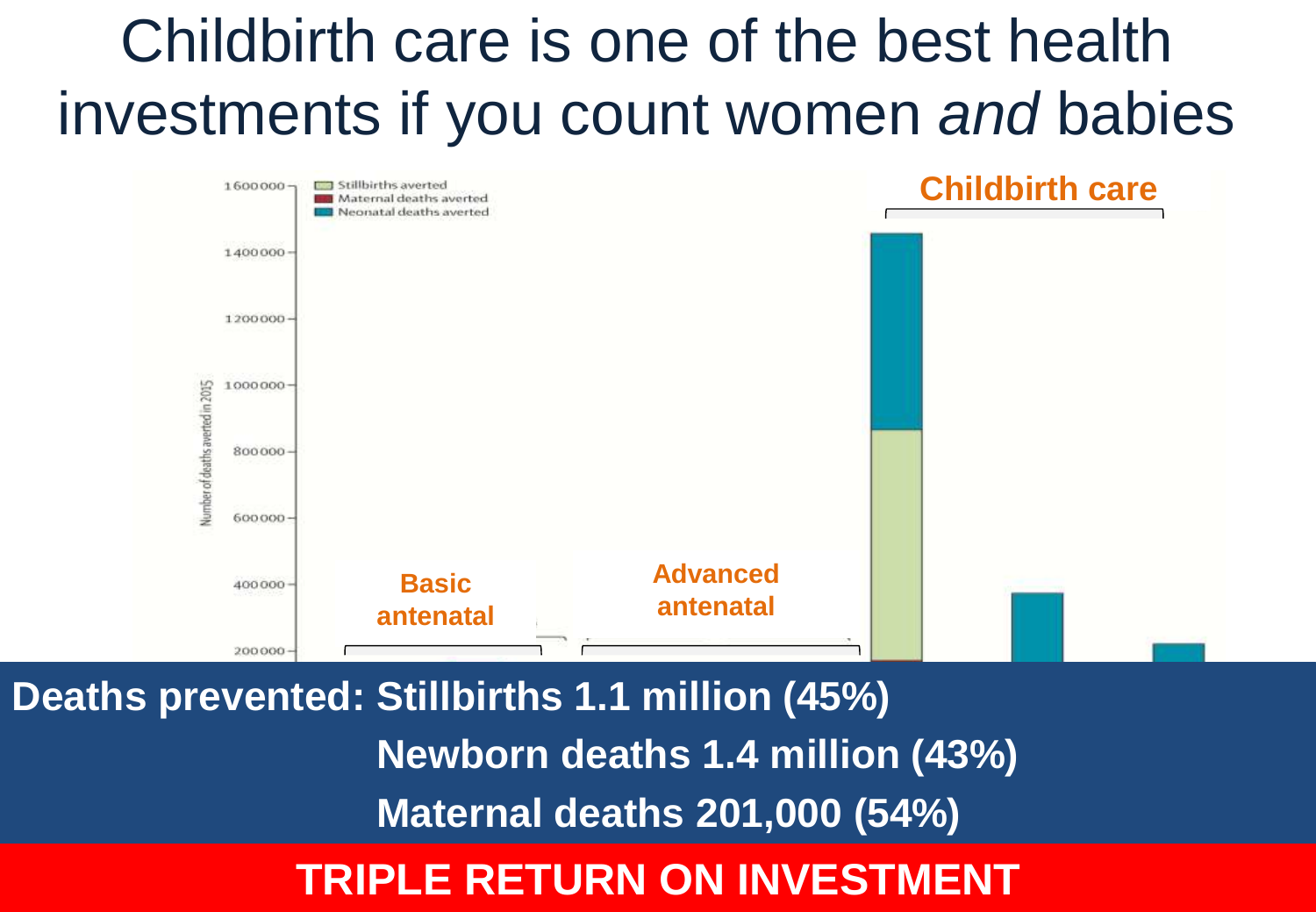### Making the case for investing in MNCH is stronger if we count stillbirths

### **THE LANCE**



### **Childbirth care cost analysis:**

Cost per maternal death prevented is **US\$54,350**

Counting newborns and stillbirths this becomes **\$3,920** per death prevented

### **In 68 priority countries (including 92% of all stillbirths):**

Total additional running cost of **US\$ 2.32** per person per year for universal coverage with:

10 interventions for women, newborns and stillbirths

plus 5 maternal and newborn specific interventions

Source: Pattinson R, Kerber K, Buchmann E, et al, for The Lanceties. Stillbirths Series steering committee. St<br>Stillbirths Series steering committee. Stillbirths Series steering for the Lanceties steering for the Lancetie **Investment in maternal health should count the full effect Affordable given results of 2.7 million lives saved**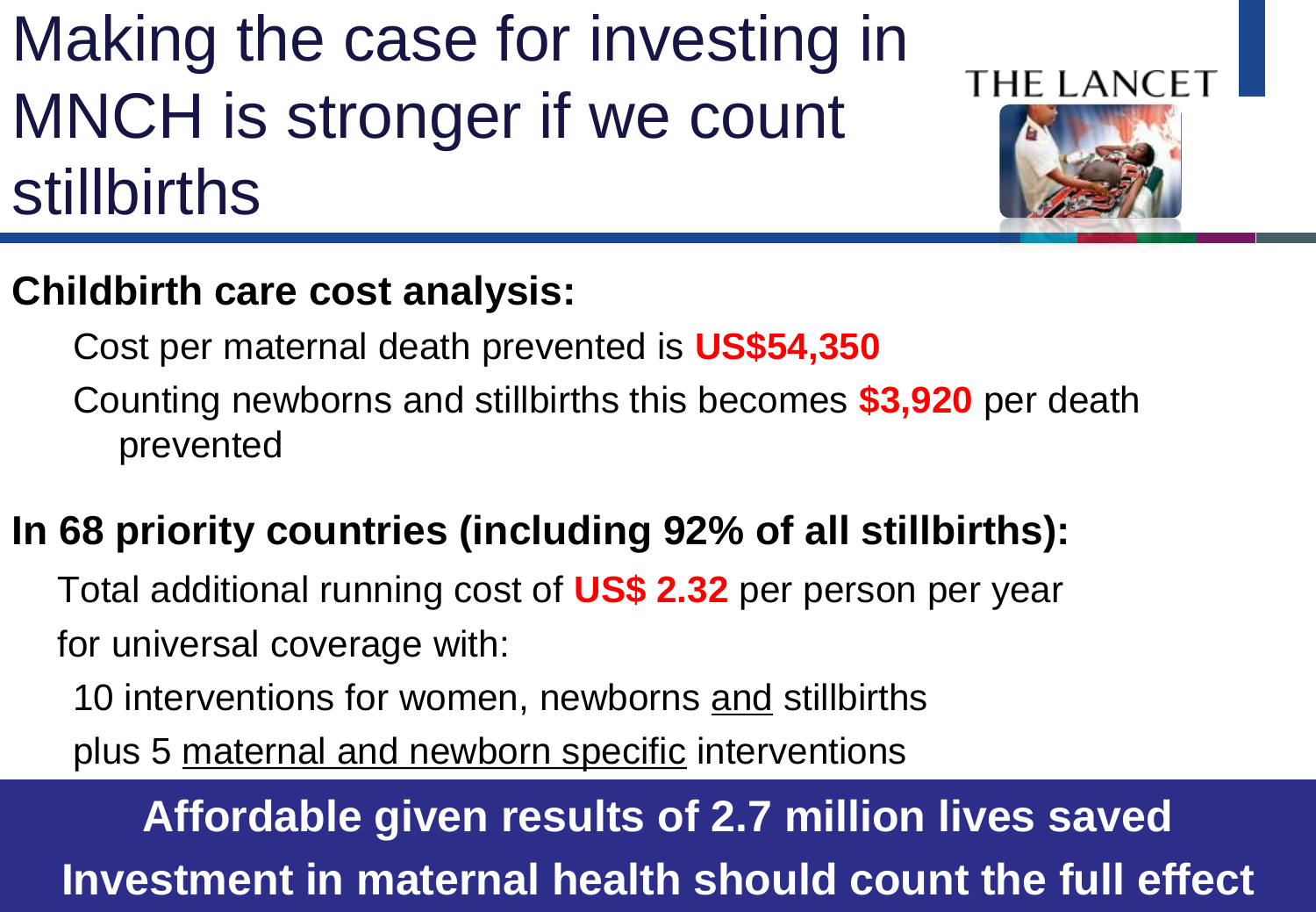

# 2. Yet stillbirths don't count …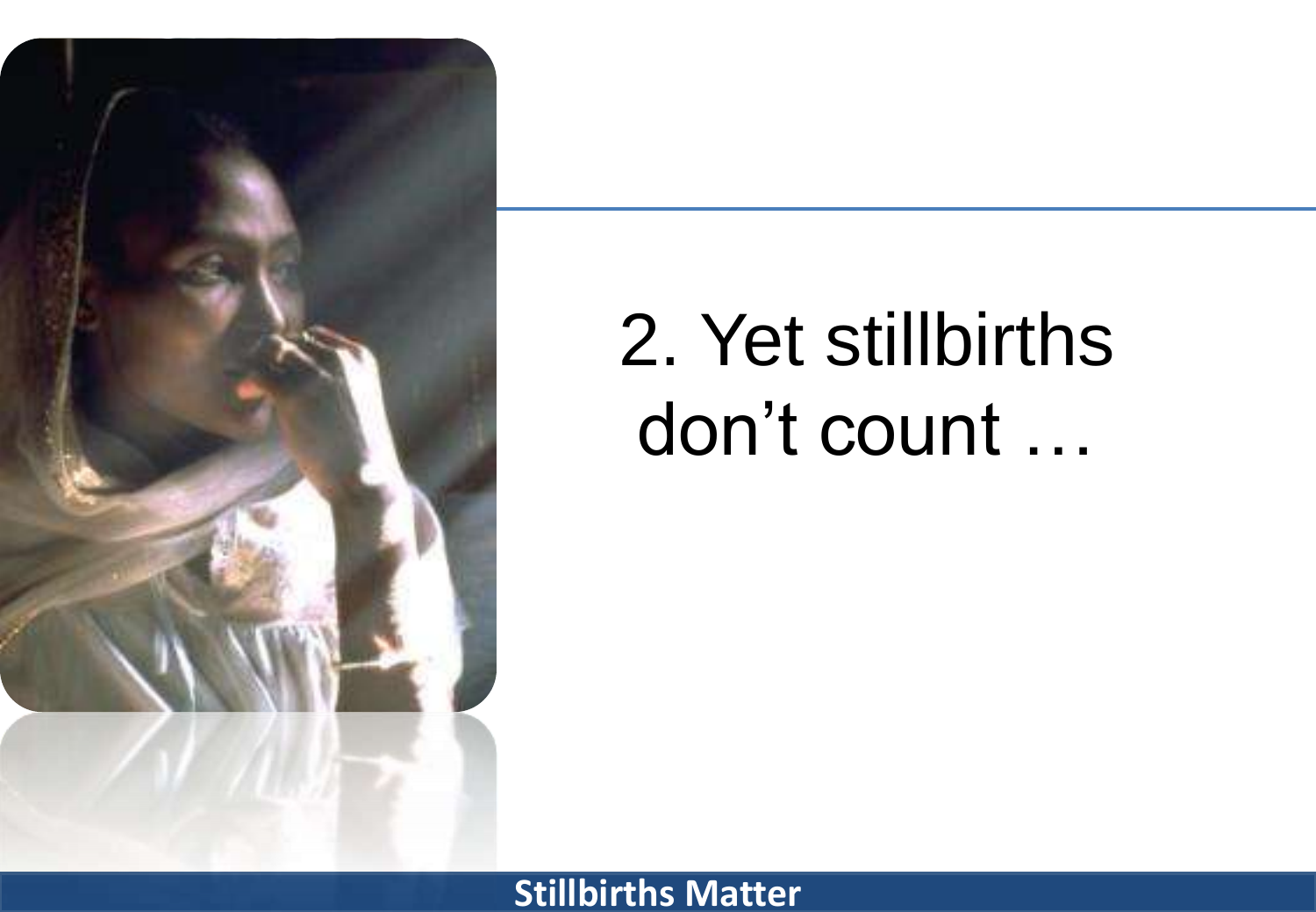# Hidden Individual Loss of **Stillbirths**

### Stillborn babies do not get societal recognition - rarely named, funeral rites or held, dressed by the mother.

- One in four stillbirths is not seen by either the mother or her family.
- Nearly one third of stillbirths are attributed to the mother's sins or evil spirits.

Many people believe that stillbirth is a natural selection process and that the baby was not destined to live.





#### **THE LANCET**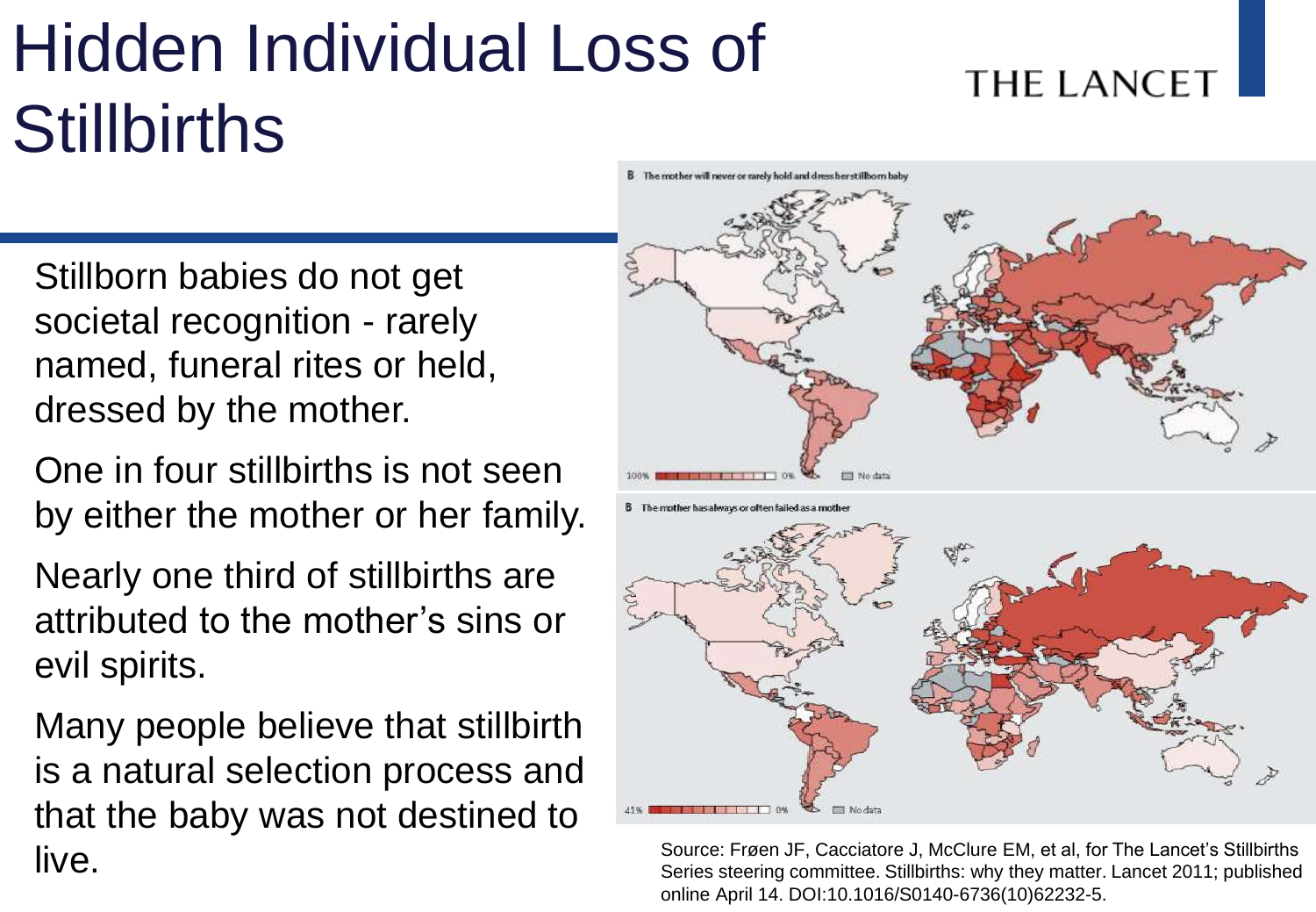# Invisible in global data and policy

### 1. Global data

 NOT routinely reported to World Health Organization NOT included in the Global Burden of Disease metrics NOT measured appropriately in most national surveys

### 2. Global goals

Stillbirths NOT counted in the MDGs although intimately linked to:

- Maternal health in MDG 5
- Neonatal deaths, accounting for 43% of child deaths in MDG4
- Poverty (MDG 1) and girls education (MDG2)

**Stillbirths are still missing in national and international health policy and programmes**

> **Stillbirths Matter Post MDG Consultation > 400 submissions the word newborn came once, stillbirth no times.**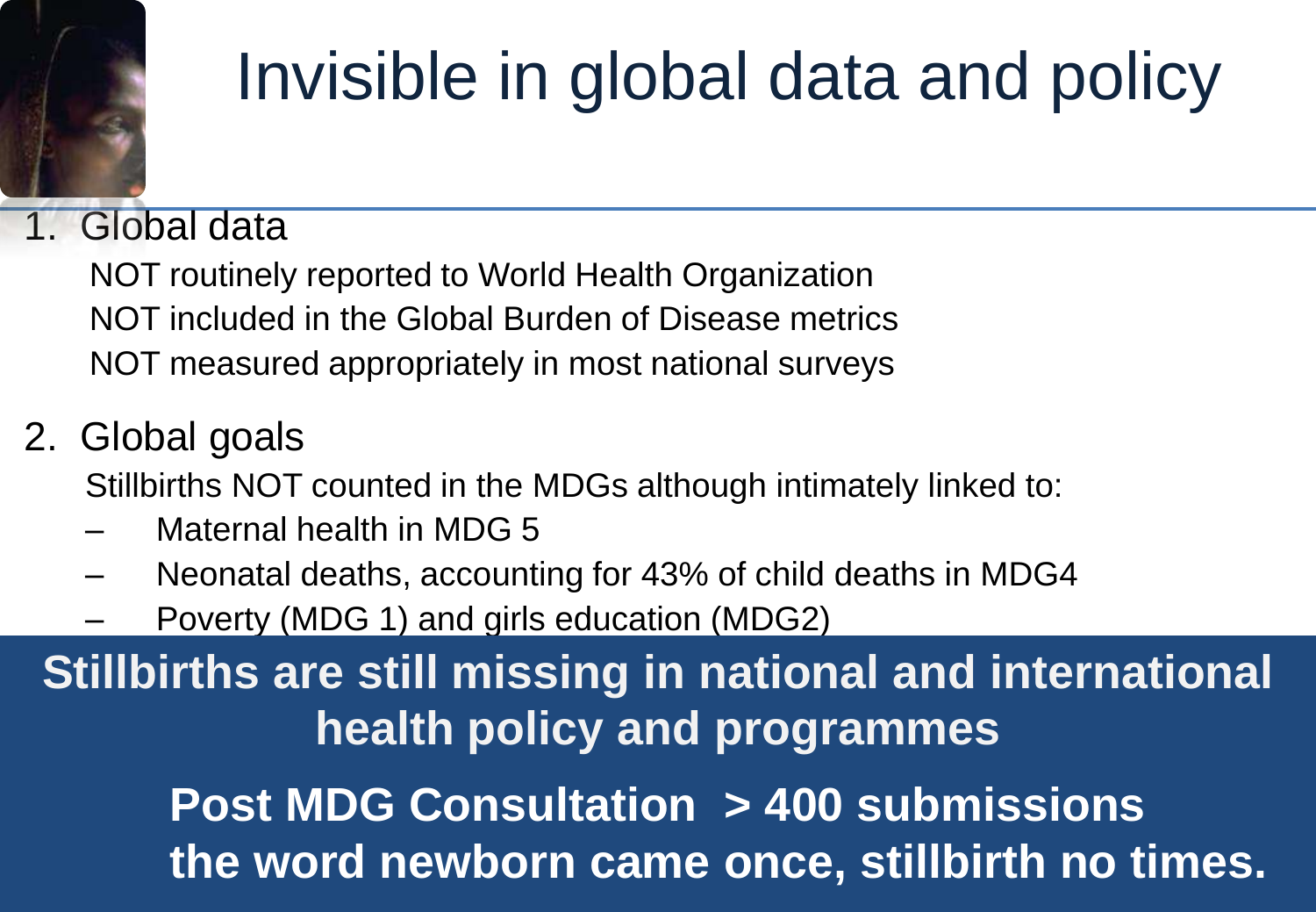

### Out of ~ 250,000 donor disbursements only 2 mention stillbirth

 $\,$ Dut in 2008. IUSt 6% of MNCH funding mentioned "newborn"  $\,$ but in 2008 just 6% of MNCH funding mentioned **"newborn**" **ODA disbursement for MNCH doubled**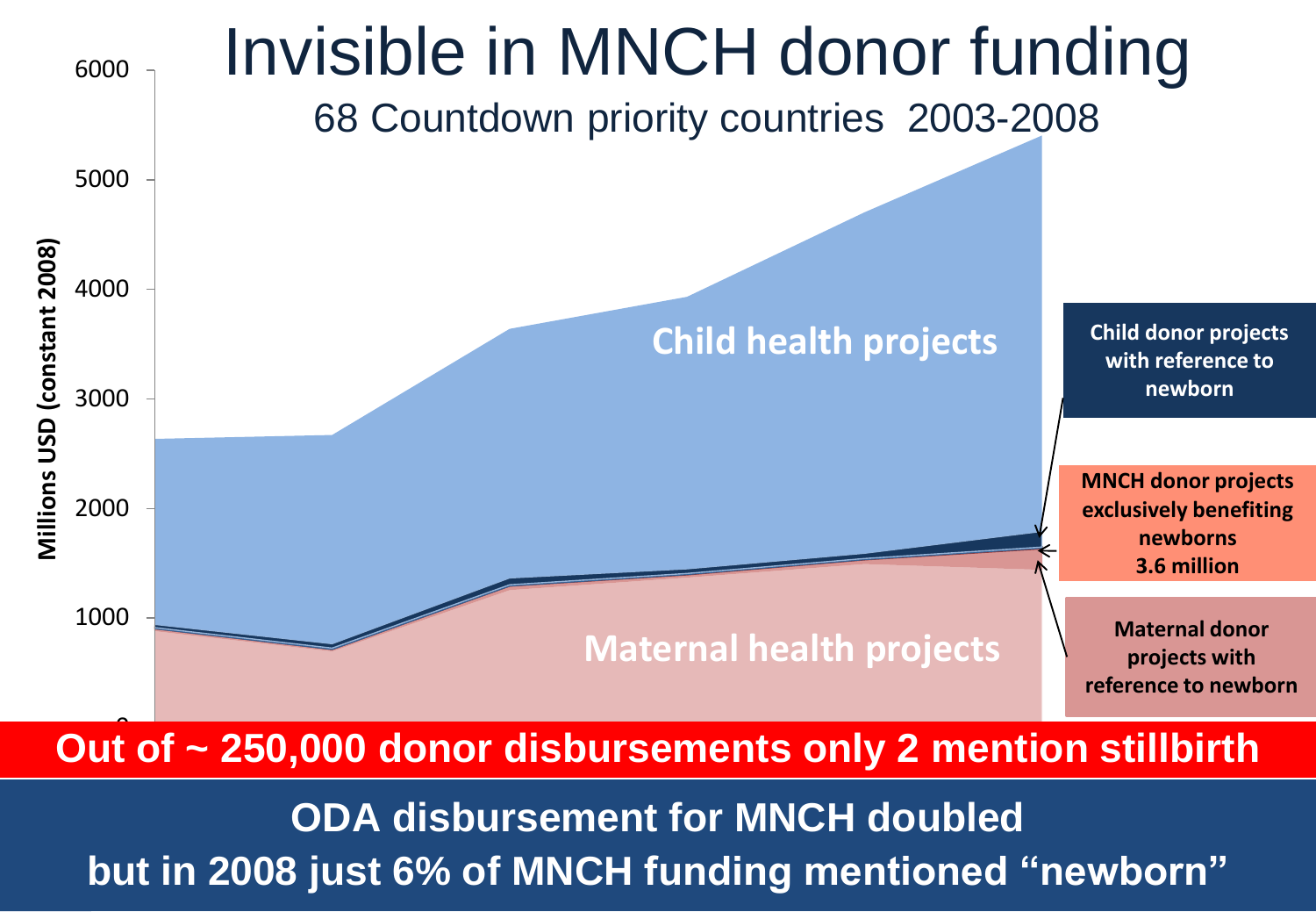

3. Why change is possible for stillbirths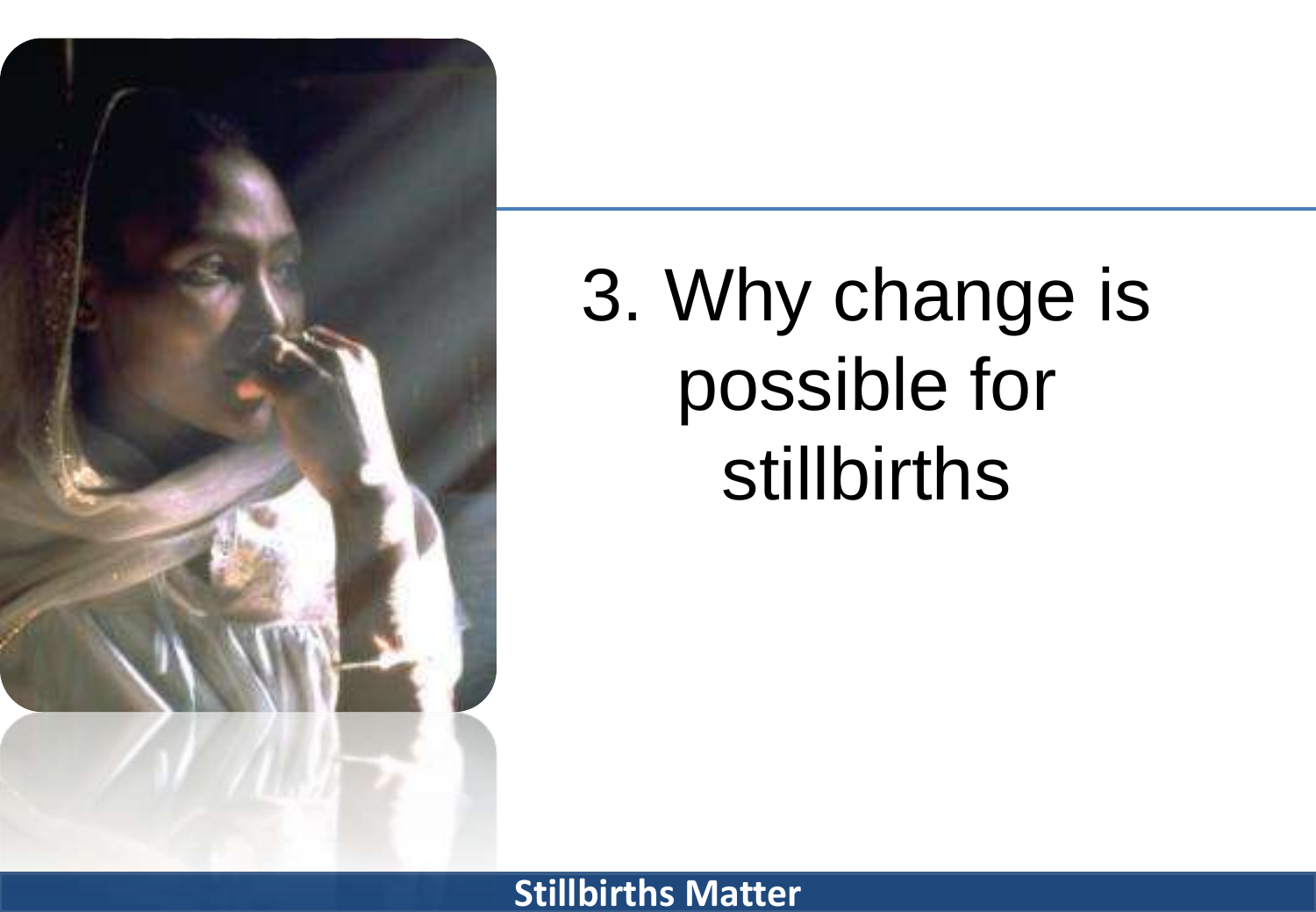### 1. We have data and solutions

### **THE LANCET**

#### **Stillbirths**

An Executive Summary for The Lancet's Series



"Millions of families experience stillbirth, yet these deaths remain uncounted, unsupported, and the solutions understudied. Better counting of stillbirths alongside maternal and neonatal deaths and strategic programmatic action will make stillbirths count."

|    | 2011 - Lancet Stillbirth series                      | <b>Cites</b> |
|----|------------------------------------------------------|--------------|
|    | <b>Stillbirth rate estimates for 193 countries</b>   | 115          |
|    | Risk Factors for stillbirth in high income countries | 111          |
| 1. | Invisibility of stillbirth: Making the unseen seen   | 44           |
| 2. | Counting stillbirths: Where? When? Why?              | 83           |
| 3. | <b>Interventions: Evidence on what works</b>         | 43           |
| 4. | Implementation: Integrated care has triple benefit   | 34           |
| 5. | <b>High-income settings: Priority actions</b>        | 70           |
|    | 6. 2020 vision: Goals and research priorities        | 32           |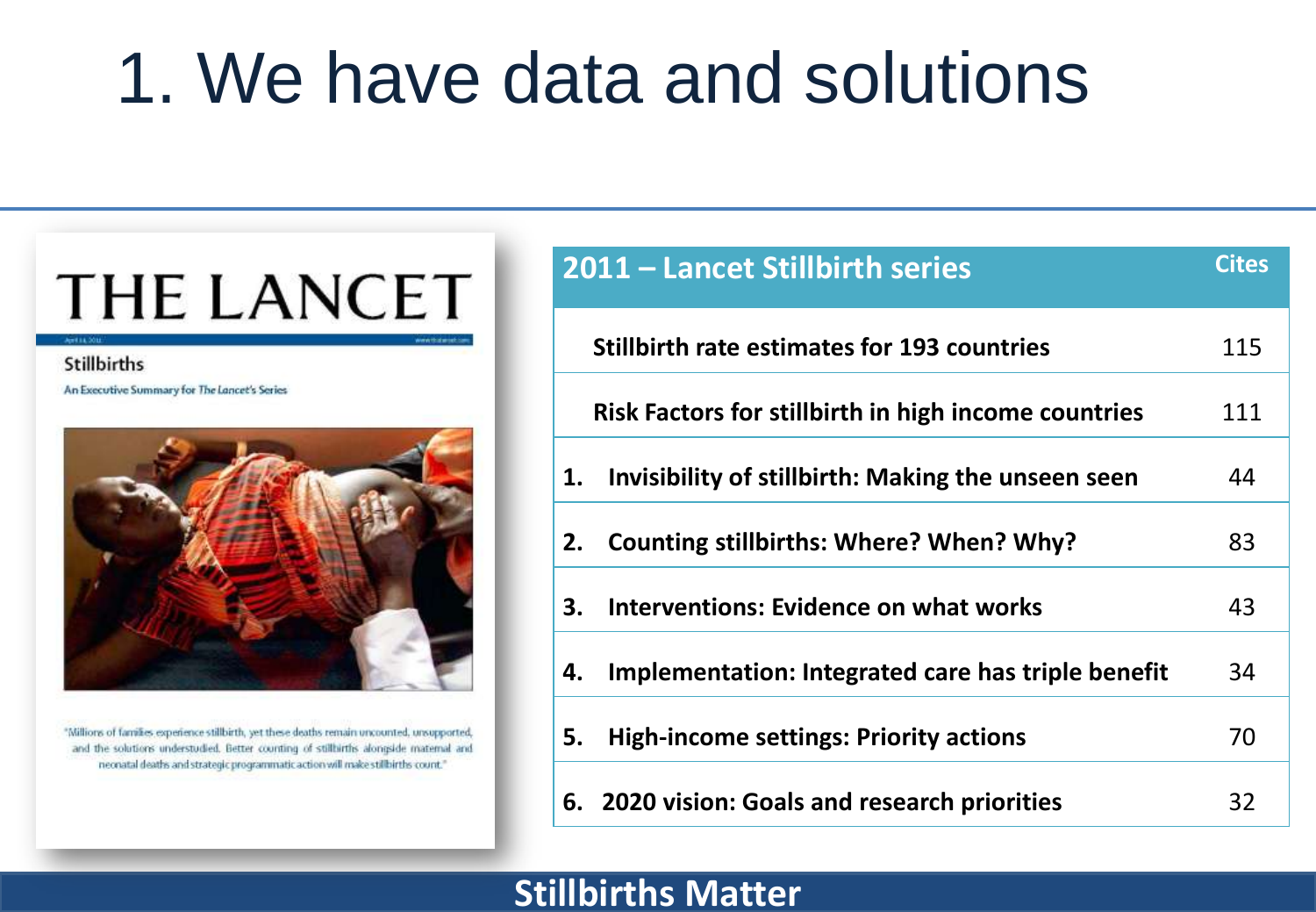### 2. Families voices are being heard

### **High income countries**



**Low and middle income countries**

"Thank you for listening to us. Now I have hope that others who loose their children like this in India can know they count"

Indian Engineer, father of 3, two of them stillborn babies

Born in silence: Parents draw attention to stillborn habies

By Rose Egge | Published: Jan 30, 2013 at 93:43 AM PDT | Last Updated: Apr 26, 2013 at 1:43 PM PDT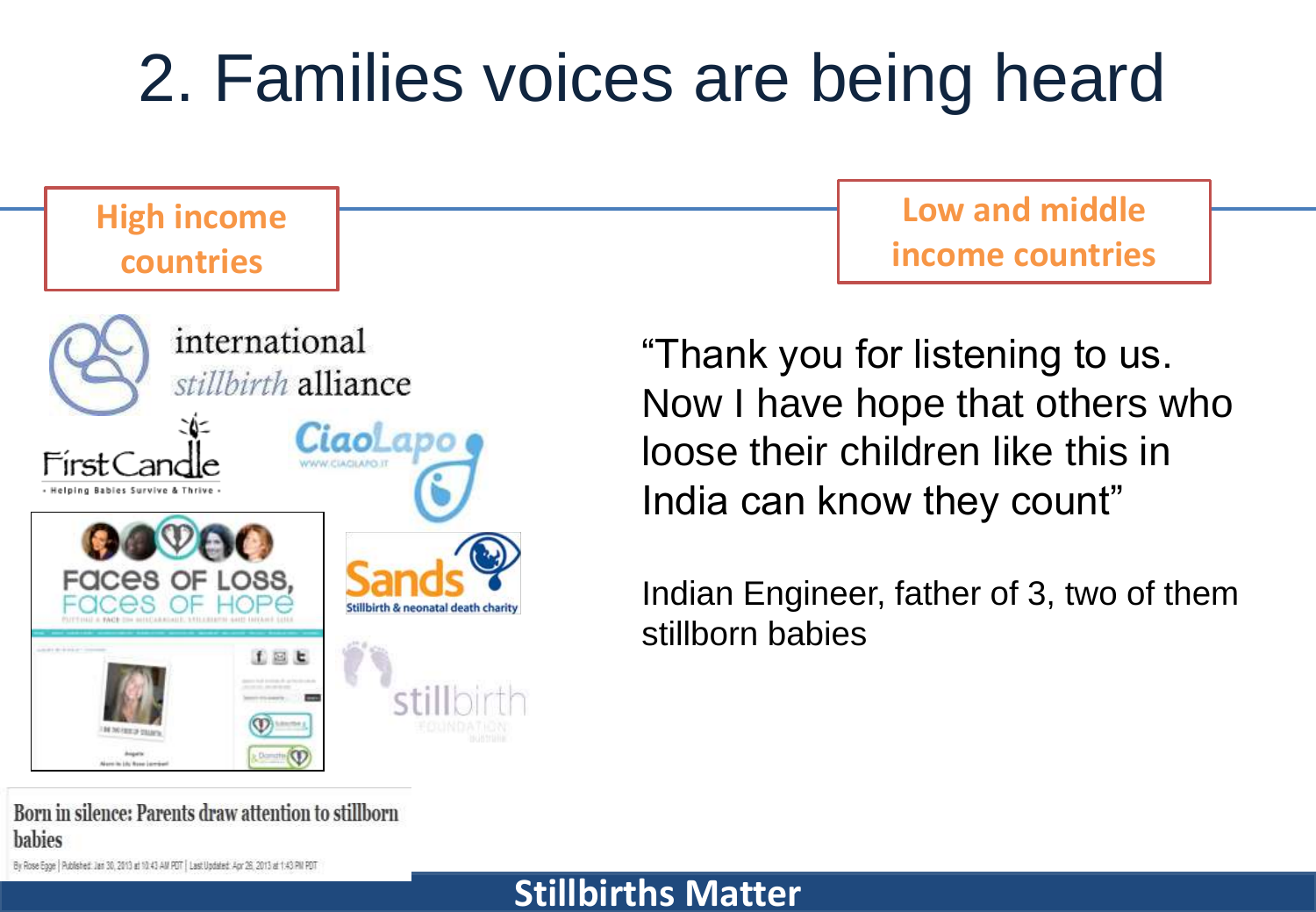### 3. Media and general public do care

**Responses to** *The Lancet* **stillbirth series**

**1,000 individual news organisations, including 100 US television stations, 200 other television networks/ national television stations Media reach assessment of almost 1 billion people**



#### **Launches in 7 cities**

London New York Hobart Geneva Florence, Italy Cape Town New Delhi



guardian.co.uk

#### .0nline lłlat

'National scandal' of 11 stillbirths a day means Britain has one of worst survival rates

By JENNY HOPE Last updated at 11:37 AM on 14th April 2011

- UK ranked 33rd in world league table on par with **Belarus** 

- Women in Midlands most at risk of having stillbirths The Washington Post

IONAL

#### Global stillbirths: 2.6 million a year, overlooked and often preventable

By David Brown, Wednesday, April 13, 10:41 PM

About 2.6 million babies are born dead each year, a largely ignored and silently grieved

Lancet editorial "These papers, like no other *Lancet* Series before, have triggered a remarkable response not just from academia and organisations, but also from the public." Richard Horton *Lancet editorial one month after*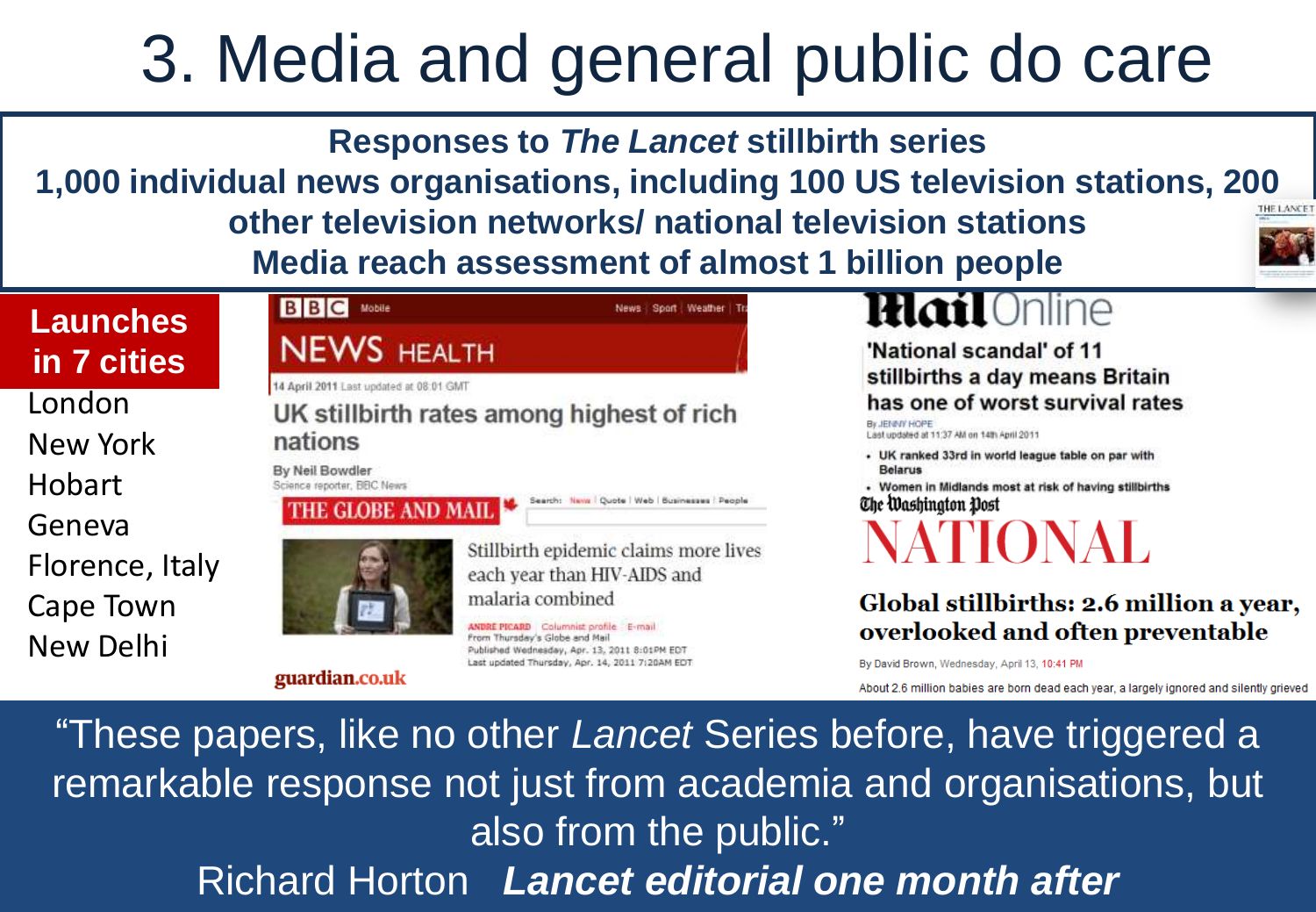### 4. Professional organisations are ready to lead the change

"We believe that FIGO, IPA and ICM have a major part to play in saving the lives of millions of stillborn babies worldwide, especially in developing countries"

*G Serour, S Carbral, B Lynch The Lancet, 2011*



FIGC DOY & OBSTRIES **INTERNATIONAL** 

Livare, Suite 3, Walerford Court, 19 Thorst Street, London GET 88T, United Kingdom 44 20 FAX5 7000 Email Bood following MAI shot www.file

Dr. Joy Lawn MB BS MRCP (Paeds) MPH PhD Director Global Evidence and Policy. Saving Newborn Lives/Save the Children USA, 11 South Wav. Cape Town 7405, South Africa. Tel +27 (0) 21 532 3494 Cell +27 (0) 798839706 (note new number now works when travelling) Email: joylawn@yahoo.co.uk

Cairo 25th May, 2010

#### Dear Dr. Lawn.

Thank you very much for your email. Most sincere congratulations on the huge success of this Lancet series of SB articles, which I believe is becoming a landmark within MNCH

We at FIGO are delighted to have been engaged in this task. The SB message has already been uploaded on the FIGO website. The topic of SB is on the agenda of the coming FIGO EB due to be held during the period June 12-13, 2011 in MEXICO. FIGO is having a session at ICM in Durban and I am highlighting SB in my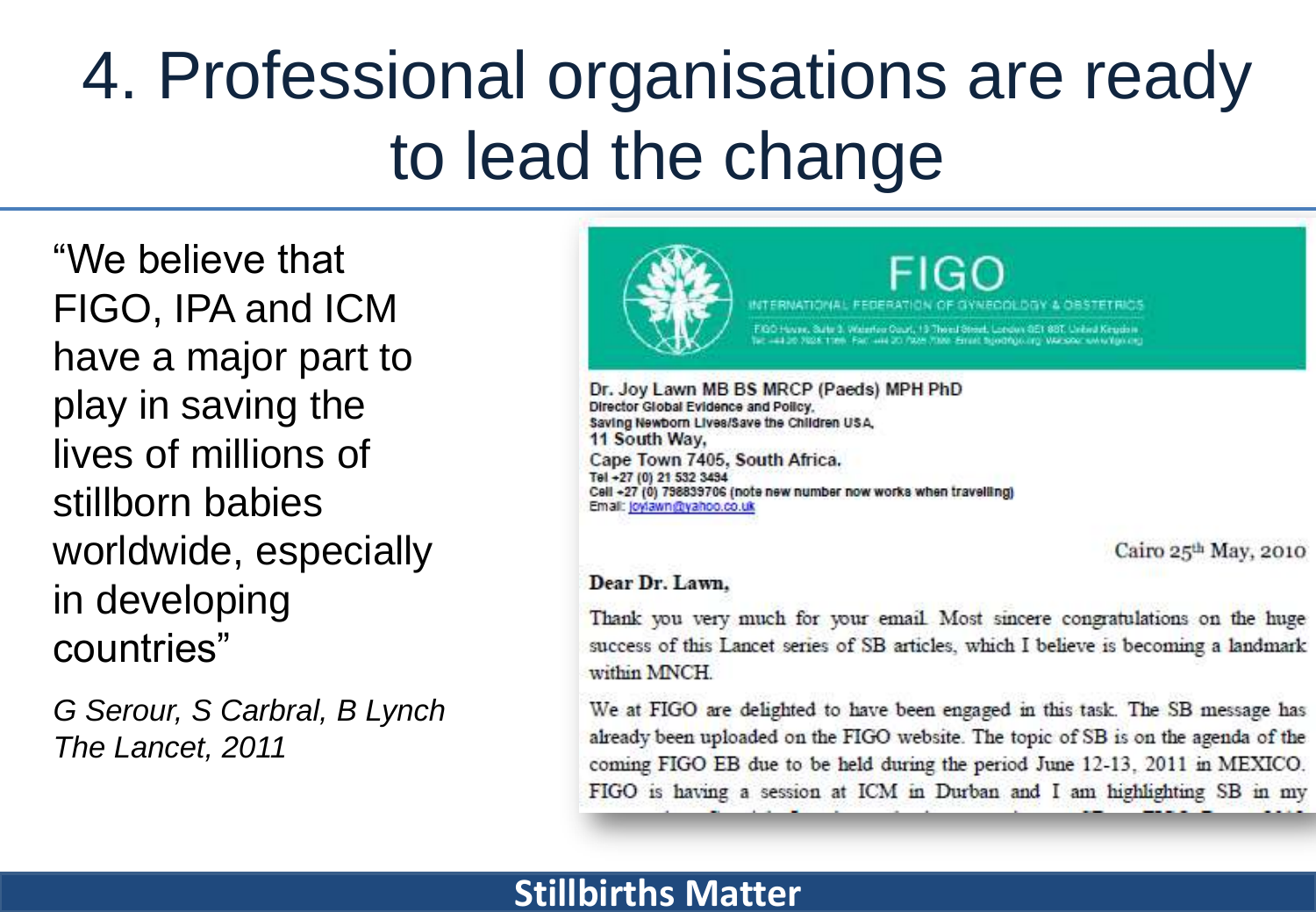#### **THE LANCET**

# Goal by 2020





- Countries with a current stillbirth rate of more than 5 per 1000 births to reduce their stillbirth rates by at least 50% from the 2008 rates
- Countries with a current stillbirth rate of less than 5 per 1000 births to eliminate all preventable stillbirths and close equity gaps

Source: Goldenberg RL, McClure EM, Bhutta ZA, et al, for The Lancet's Stillbirths Series steering committee. Stillbirths: the vision for 2020. *Lancet* 2011; published online April 14. DOI:10.1016/S0140-6736(10)62235-0.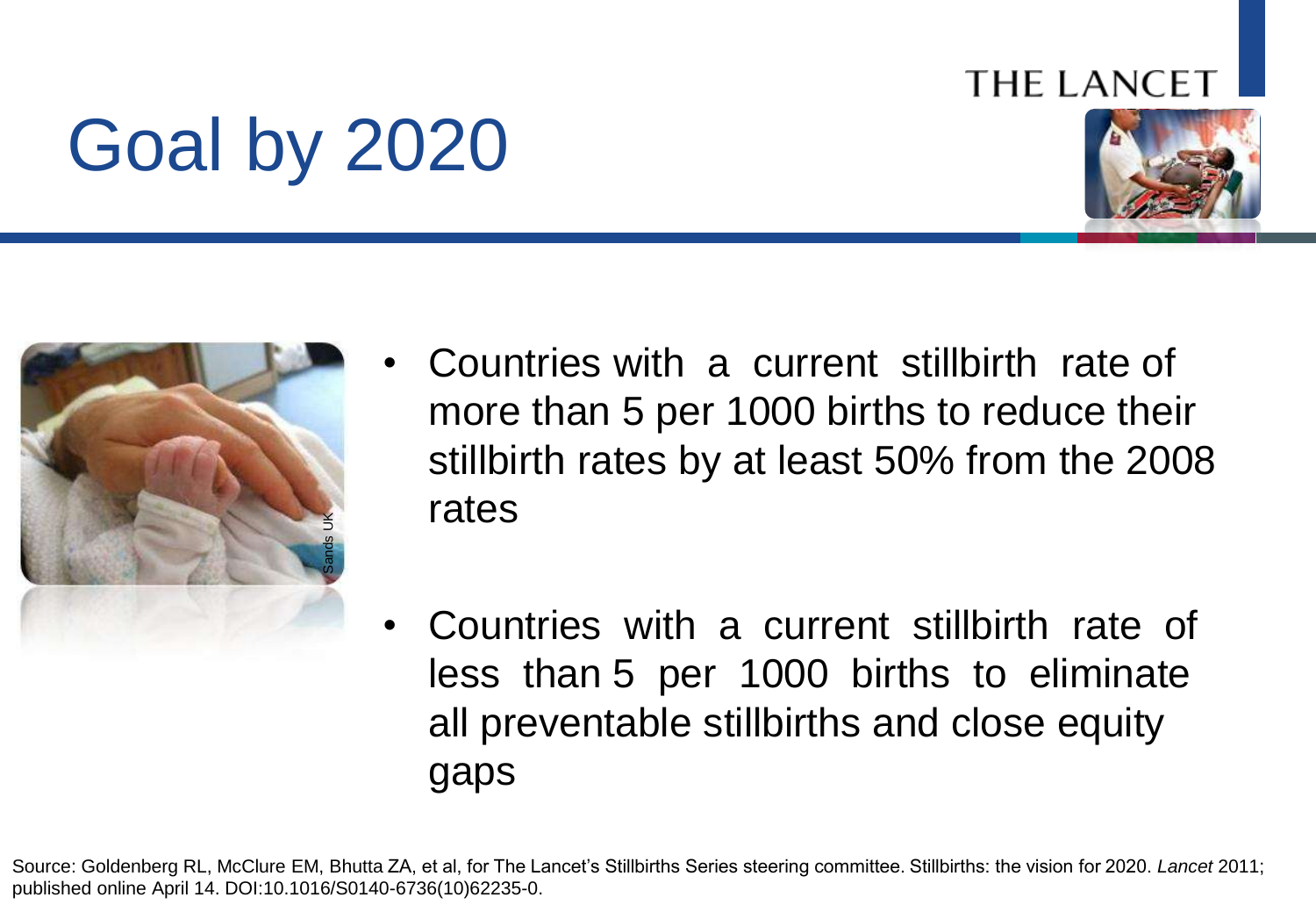### The key issue is a void of ownership

- In global newborn survival efforts, attention to stillbirths remains limited.
- In global efforts for maternal health, the woman's aspiration of a live baby is not a major focus.
- No one professional organisation group see that stillbirths "belong" to them and risks being left out by all.
- **Sturn to Zero fill** • Parental groups are powerful, yet few countries have parent groups and strong champions, almost non-existent in low income **Key opportunities include Promise Renewed for Preventable Maternal Deaths the Global Newborn Action Plan and Return to Zero film**